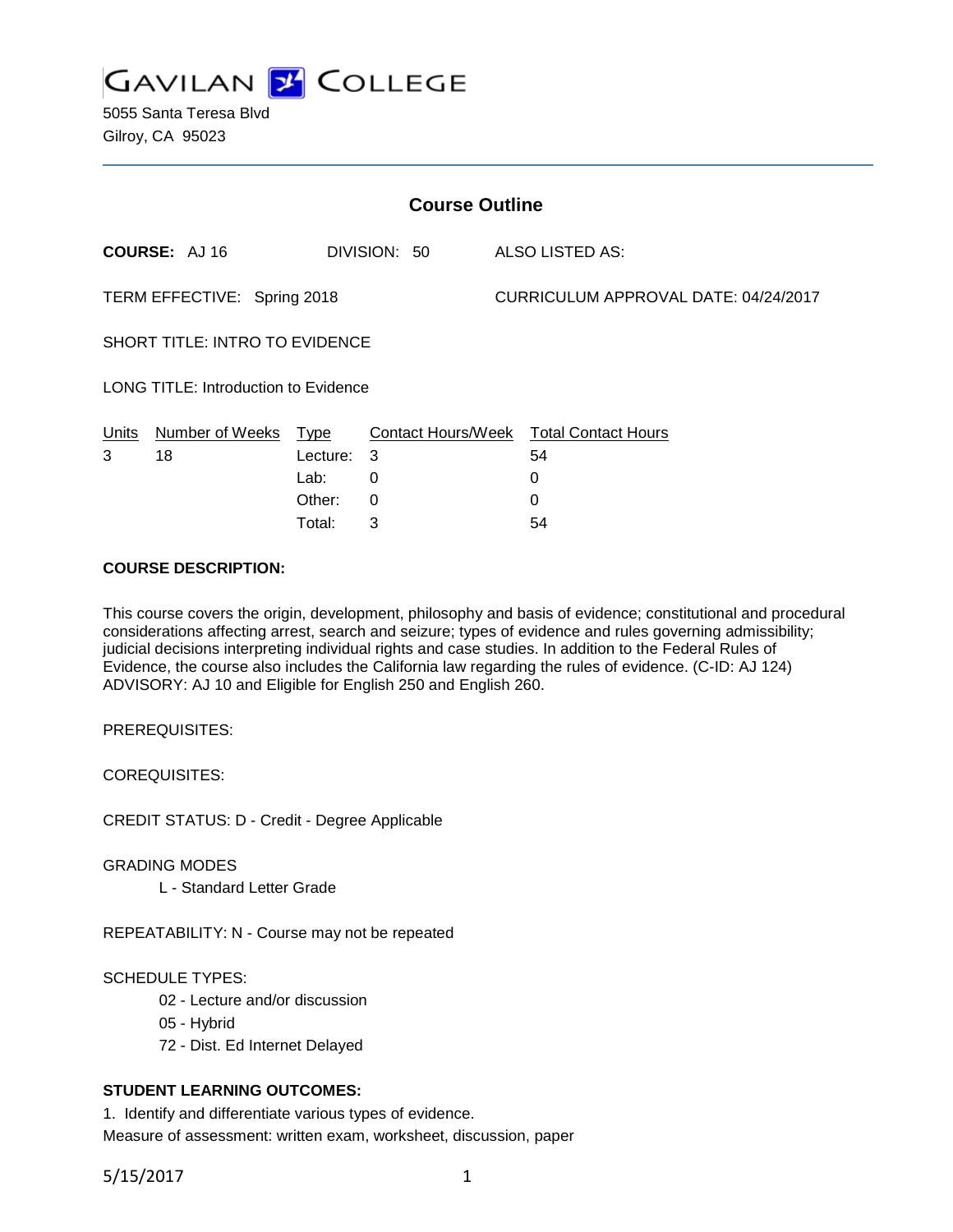Year assessed, or planned year of assessment: 2018 Semester: Fall

2. Define and describe key rules of evidence.

Measure of assessment: written exam, worksheet, discussion, paper, case study

Year assessed, or planned year of assessment: 2018

Semester: Fall

3. Critically evaluate and apply the rules of evidence to specific case facts.

Measure of assessment: written exam, discussion, case study report

Year assessed, or planned year of assessment: 2018

# CONTENT, STUDENT PERFORMANCE OBJECTIVES, OUT-OF-CLASS ASSIGNMENTS

Curriculum Approval Date: 04/24/2017

3 Hours

CONTENT: Course Outline. INTRODUCTION TO THE LAW OF EVIDENCE AND THE PRETRIAL PROCESS.

Introduction to the rules of evidence: definition of evidence. The rules of evidence. Introduction to the law of evidence and the pretrial process. Overview of the court process: the pretrial process. Participants in the criminal justice system. The pretrial court process.

STUDENT PERFORMANCE OBJECTIVES (SPO): Explain what constitutes evidence. State the objectives of the rules of evidence. Name the most common version of evidence law in the United States. Describe the three basic police functions. Contrast the jobs of the prosecuting attorney and the defense attorney. Describe the dual court system in the United States. Define probable cause to arrest. State the two alternative ways that a defendant can be formally charged with a serious crime in the United States.

### 3 Hours

## CONTENT: THE TRIAL PROCESS.

Jury or court trial. The jury. The judge. Prosecuting attorney's responsibility and the burden of proof beyond a reasonable doubt. Role of the defense attorney. Opening statement. Making the record. The prosecution's case-in-chief. Witness requirements. Examination of witnesses. Defense presentation. Prosecution's rebuttal. Defense's surrebuttal. Closing arguments. Instructions, or charge, to the jury. Deliberation and verdict. Sentencing the defendant.

SPO: Describe the sequence of events in a typical criminal trial. Contrast the level of proof required in a criminal case with the level of proof required in a civil case. Name the two types of challenges of a juror used during voir dire. Describe the various duties of a judge in a criminal trial. Cite a working definition of reasonable doubt. Contrast the roles of the prosecuting attorney and defense attorney. Describe the burden upon the prosecution in its case-in-chief. List the five requirements for being a witness. State the difference between the types of questions allowed on direct and on cross-examination. Identify the order of presentation of closing argument.

3 Hours

CONTENT: EVIDENCE - THE BASIC CONCEPTS. Quiz.

Describing evidence. Judicial notice. Presumptions. Burden of proof. Stipulations.

SPO: List the four general categories of evidence. Define relevant evidence. Discuss some of the reasons relevant evidence may be excluded. Explain the difference between contradictory and corroborative evidence. Define judicial notice. Describe four examples of facts that a court may judicially notice. List the two factual components of a true presumption. Describe the relationship of a presumed fact to a basic fact. Describe two examples of rebuttable presumptions. Explain what a stipulation is.

## 3 Hours

## CONTENT: WITNESSES - LAY AND EXPERT.

Becoming a witness. Lay, or ordinary, witnesses. Expert witnesses. Refreshing recollection.

SPO: State the one essential characteristic required before a person may become a witness. Name the two rights the Constitution guarantees to an accused person that assures the accused may call witnesses on his or her behalf. Define a leading question. List five exceptions to the rule prohibiting leading questions on direct examination. Define impeachment. Name the five methods of impeachment. List the subjects typically within the purview of lay opinion. State the circumstances under which testimony may be introduced. Explain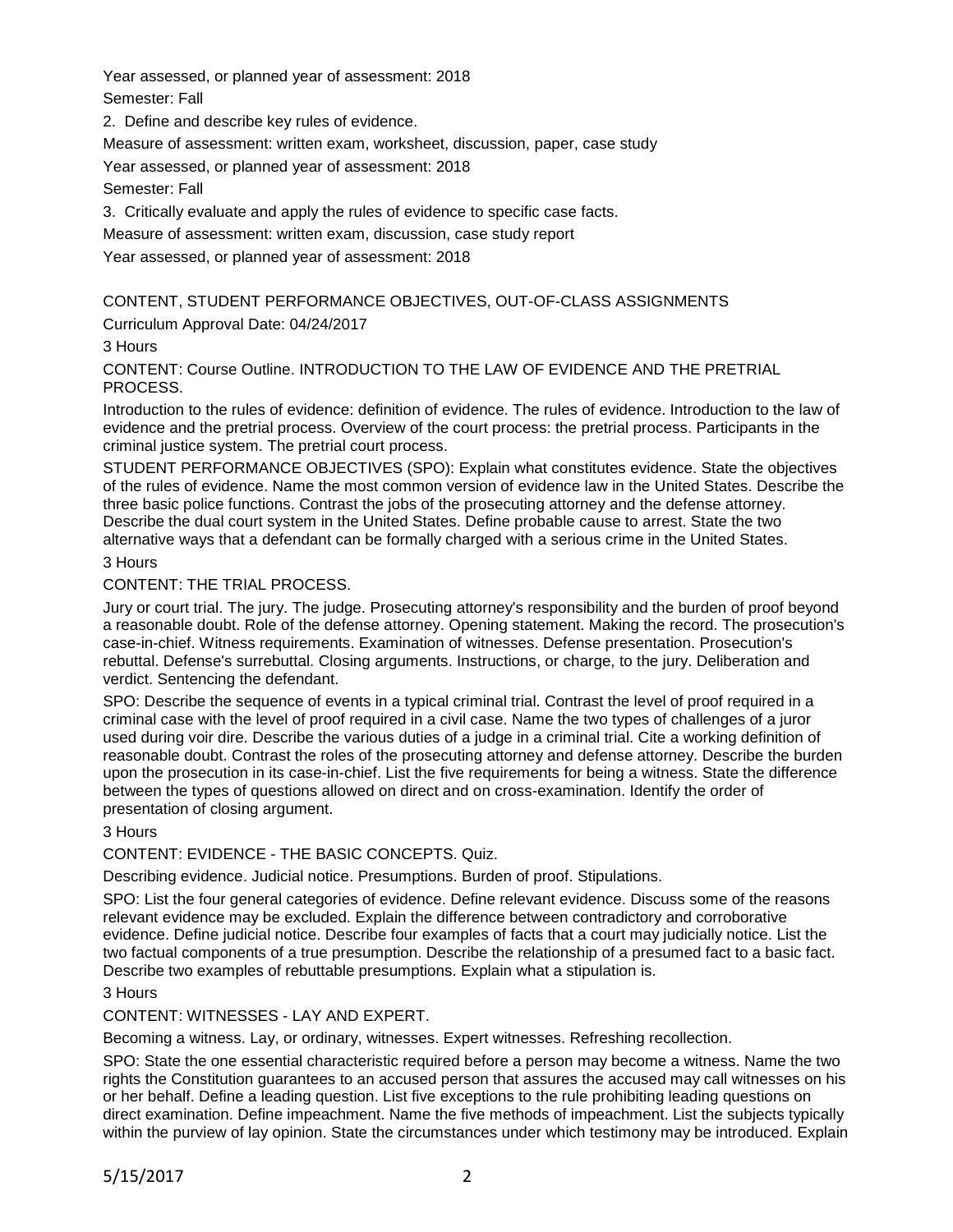how a witness may be qualified as an expert. List the three foundational requirements for an expert's testimony. State the three bases for expert opinion. Explain when and how a witness's recollection may be refreshed. List the steps that must be taken before a witness's recorded recollection may be admitted into evidence.

# 6 Hours

# CONTENT: WITNESSES - COMPETENCY AND PRIVILEGED COMMUNICATIONS.

Who is a competent witness. Privileged communications. Husband and wife relationship. Parent-child privilege. Attorney-client privilege. Physician-patient and psychotherapist-patient privileges. Clergycommunicant privilege. Identity of informer privilege. Accountant-client privilege. News reporter-news source privilege.

SPO: Explain the qualifications required to be considered competent to be a witness. List the three characteristics that constitute witness capacity. State the rationale for privileged communications. Explain the difference between the spousal incapacity and marital communications privileges. State when the attorney-client privilege is created. Describe two exceptions to the physician-patient privilege that often make the rule irrelevant. Explain why there is no compelling need for a physician-patient privilege, according to the United States Supreme Court. State the strong policy justifications for the psychotherapist-patient privilege. State why the government may refuse to reveal the identity of an informer. Explain when the news reporter-news source privilege yields.

### 6 Hours

CONTENT: Distribute Hearsay Assignment. DOCUMENTARY EVIDENCE AND THE RIGHT OF DISCOVERY. PHYSICAL EVIDENCE. PHOTOGRAPHIC, RECORDED, AND COMPUTER-GENERATED

## EVIDENCE. Test.

Documents as a kind of evidence. Authentication. Best evidence rule. The right of discovery in criminal cases. Discovery through preliminary hearing. Growth of the right of discovery. Pretrial discovery. Prosecution's right of discovery. Defendant's right to original investigative notes and recordings. What is physical evidence. Sources of physical evidence. Connecting objects with issues at trial: chain of custody, or possession. Marking objects for identification. Storage of physical evidence. Delivering physical evidence. Preparation of physical evidence for use in court. Gruesome objects. Physical objects not produced in court. Viewing of the crime scene by the jury. Photographs, recordings, and the like as evidence. First rule of admissibility - foundation for relevance. Second rule of admissibility - foundation for authentication. Posed photographs and video recordings. Methods of presentation in the courtroom. Consideration of other matters.

## X-ray photographs.

SPO: Name the two classifications of documents and each of their categories. List the six situations in which secondary evidence of the contents of a writing may be introduced. Explain the three foundational elements that must be shown before secondary evidence is admitted. State when a defendant is not required to comply with a subpoena duces tecum and produce a document in his or her possession. Name the three types of discovery the defendant can obtain from the prosecution under FRCrP 16 and which type is granted reciprocal discovery. Describe what statements are covered by the Jencks Act. Identify the range of matters that may be subject to discovery by the defendant in a criminal case. List the defenses that the accused may be required to disclose to the prosecution prior to trial. Name five examples of how authentication can be accomplished. Identify the four general categories of physical evidence. List the order and persons in a typical chain of custody. State the three methods an officer can use to identify positively the object in court as the one that the officer found at the crime scene. Identify the information that should be placed on a typical tag. Describe how items of evidence should be packaged for long-term storage in an evidence locker. Explain the balancing test of FRE 403 for admitting gruesome objects into evidence. Define the kinds of evidence included in the terms "writings" and "recordings" in the FRE. State the circumstances in which video and audio evidence may be used in court. Decide when to use a hard copy or a projected image in presenting evidence. List the various uses of photographic and recorded evidence. State the first rule of admissibility of photographic and recorded evidence. Determine when a gruesome photograph or videotape is likely to be admitted. State the second rule of admissibility of photographic and recorded evidence. Identify those witnesses who can authenticate a photograph or recording. List three methods of authentication of photographs and recordings. List the date to be included on the crime scene identification card. State when a posed or reconstructed scene is acceptable. Identify the methods of presenting photographic or recorded evidence.

## 3 Hours

CONTENT: Distribute ID Assignment. THE HEARSAY RULE. Turn in and discuss the hearsay assignment.

5/15/2017 3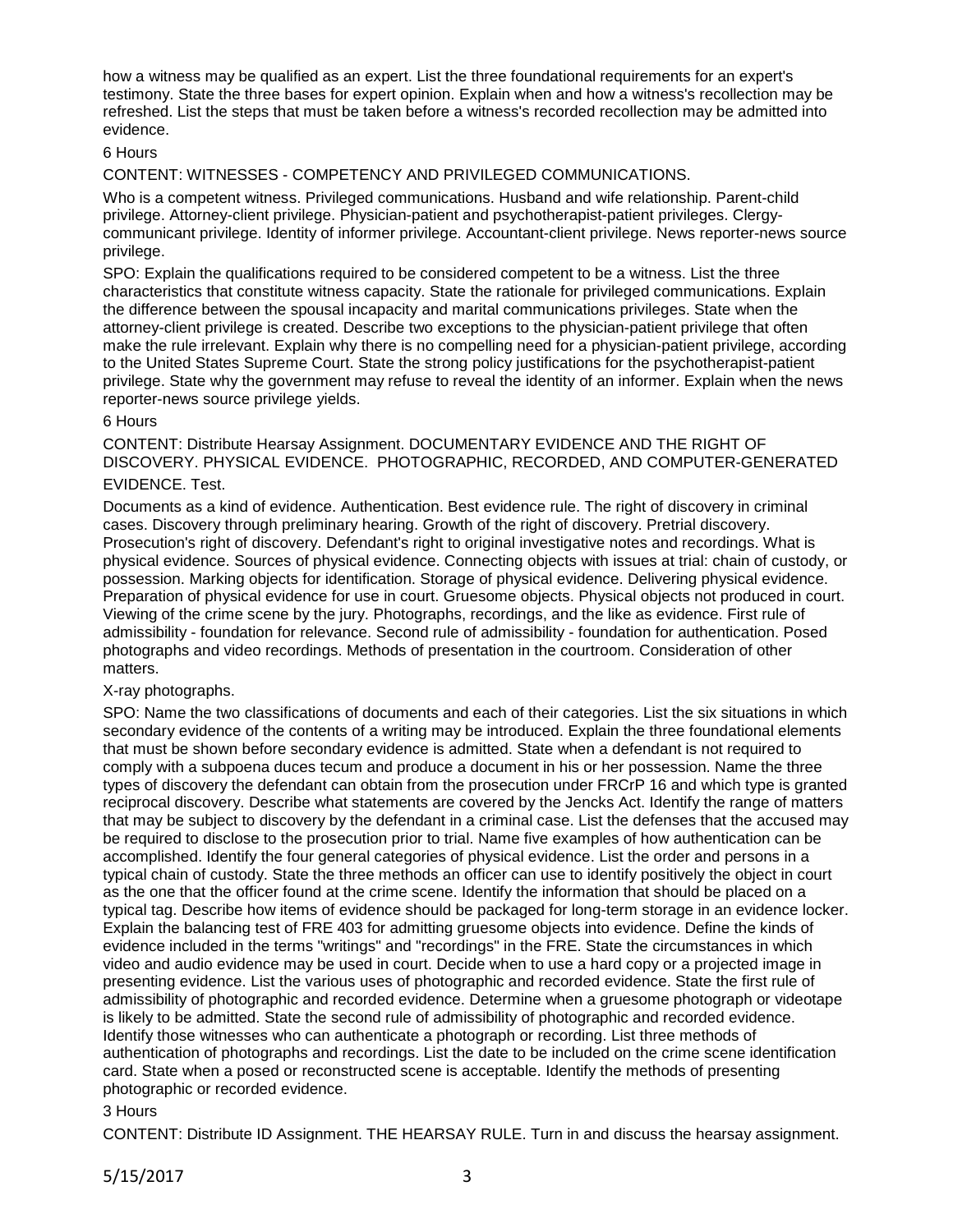Rationale for the rule and constitutional considerations. Components of the hearsay rule. Statements that are not hearsay because they are not offered for the truth of the matter asserted. Hearsay exemptions. Specific hearsay exceptions. Statements made under sense of impending death (dying declarations). Declarations against interest. Spontaneous utterances: present sense impressions and excited utterances. State of mind. Former testimony. Business and public records. Pedigree, or family history. Past recollection recorded: only read into the record.

SPO: Define hearsay. Explain the rationale for the hearsay rule. Explain the FRE's assertion-based definition of a statement. List the five subcategories of statements that are Not Offered for the Truth of the Matter Asserted. Name the two general categories of exemptions from the hearsay rule under the FRE. List the three types of prior statements by witnesses that are exempt from the hearsay rule. Identify the five types of admissions by a party opponent that are exempt from the hearsay rule. List the four foundational requirements for the dying declaration exception to the hearsay rule. Name the two species of spontaneous declarations exceptions to the hearsay rule and state the difference between them. Identify a major limitation upon the state of mind exception to the hearsay rule. List the foundational requirements for the statements for purposes of medical diagnosis exception to the hearsay rule. Name the foundational requirements for the former testimony exception to the hearsay rule. State the foundational requirements for the business records exception to the hearsay rule.

### 3 Hours

CONTENT: EXCLUSIONARY RULE - IDENTIFICATION PROCEDURES. Turn in and discuss the ID assignment.

Identification procedures and the exclusionary rule. Identification procedures and the right to counsel. Identification procedures and due process. Types of suggestive identification procedures. Determining the reliability of a suggestive identification: the five factors of the Biggers case.

SPO: Name three types of identification procedures. Explain when an accused is entitled to counsel at an identification procedure. Explain when an accused is not entitled to counsel at an identification procedure. Identify the constitutional grounds for an accuser's claim of misidentification before trial and at trial. Explain the test for allowing an in-court identification by a witness whose pretrial identification was tainted. State the test for excluding evidence of a pretrial identification on grounds of suggestiveness. List the five factors set forth in the Biggers case. Summarize the law applicable to identifications when there is a claim that a pretrial identification procedure was suggestive. Name several situations that the law enforcement officer should avoid with respect to the makeup of a lineup or photographic array. State the purpose of the Biggers five factors analysis.

### 9 Hours

CONTENT: Discussion of Appellate Courts. Distribute take home test. Discuss writing assignment, which includes the issue of allowing police to collect "abandoned" DNA evidence without a warrant. Cite case studies.

## CIRCUMSTANTIAL EVIDENCE.

Direct evidence versus circumstantial evidence. Admissibility of other crimes, acts, or wrongs. Means or capability to commit a crime. Consciousness of guilt. Character of the defendant. Character of victims. Character of witness.

## CREDIBILITY AND IMPEACHMENT.

Credibility. Basic methods of impeachment. Contradiction. Bad character for truthfulness. Prior inconsistent statements. Bias or motive to falsify. Witness incapacity. Impeachment: other issues. Self-incrimination.

SPO: Distinguish between direct and circumstantial evidence. State when and how the trial judge determines the relevancy of circumstantial evidence. Explain why the law generally prohibits evidence of the defendant's character. Name the principal noncharacter uses of "other crimes" evidence. Explain how motive and intent differ. Describe how the prosecution might use "other crimes" evidence. State how the prosecution may use another act of the defendant to refute a claim of mistake. Explain what modus operandi means in the context of the "other acts" evidence rule. Give several examples of circumstantial evidence that may be admitted to prove the accuser's consciousness of guilt. Explain when the prosecution might prove the defendant's bad character. Explain when a victim's character is at issue. Describe the laws shielding victims of sex offenses and why lawmakers have enacted them. Identify how a witness's character may be attacked. Describe the test used to evaluate the admissibility of a defendant's prior uncharged felony convictions. Name the four components of witness capacity. List the five basic methods of impeaching a witness. Name the two types of criminal convictions that may be admitted to impeach a witness. Explain the difference between the balancing test applied to the admission of evidence of a conviction of a criminal defendant who testifies and the balancing test of FRE 403. Describe the types of crime that are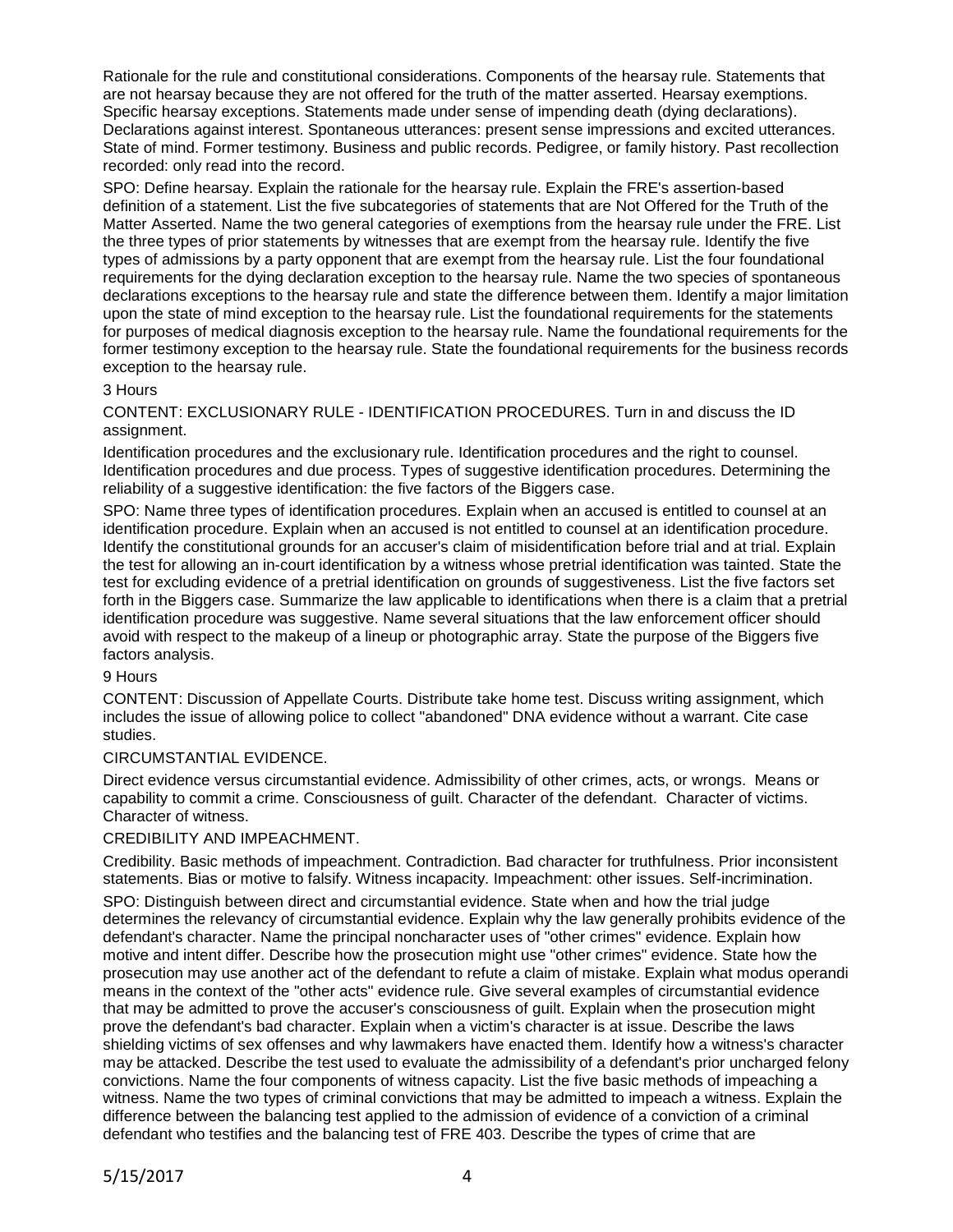automatically admissible to impeach a witness. Explain the principal restriction upon impeachment by the use of evidence of misconduct not resulting in a conviction of a witness. Name the one requirement for the introduction of extrinsic evidence of a prior inconsistent statement. State the rule governing the impeachment of a witness on the grounds of bias. State the rule governing the impeachment of one's own witness. Describe when a witness may invoke the privilege against self-incrimination. Name the prevailing form of witness immunity in the United States.

#### 6 Hours

CONTENT: ADMISSIONS AND CONFESSIONS. Turn in take home test.

Admissions. Confessions - general principles and considerations. Confessions excluded due to violation of due process of law: coerced confessions. Exclusion of confessions due to violation of rights secured under Miranda v. Arizona. Exclusion of confessions due to violation of the Sixth Amendment right to counsel. Confession given after an unlawful search and seizure may be excluded. The continued importance of confessions as evidence. Procedure for introduction of confessions. Wording of confessions. Confession implicating a codefendant. Proof of the crime in addition to a confession - the requirement of corpus delicti.

SPO: Define an admission. Distinguish between confessions and admissions. State the fundamental requirement for a confession to be usable as evidence. Describe the test for voluntariness of a confession. State the requirements of Miranda. Define custody for purposes of Miranda. Define interrogation for purposes of Miranda. State the burden of proof required to prove a waiver of Miranda rights by a suspect. Describe when interrogation of a suspect who has invoked the right to counsel may resume. List the three exceptions to the requirement of Miranda warnings. Explain when the Sixth Amendment right to counsel attaches. State the rule governing interrogation of a suspect when right to counsel has attached. Define what constitutes deliberate elicitation. Explain the procedures to determine the admissibility of a confession at trial.

#### 6 Hours

CONTENT: THE EXCLUSIONARY RULE - SEARCH AND SEIZURE. Discussion of case studies. Paper due.

Introduction: what is the exclusionary rule? The scope of search and seizure. What is a search? What is a seizure? Ways of making a reasonable search and seizure. Search pursuant to a search warrant. Reasonable searches without warrant: exceptions to the warrant requirement. Search and seizure on less than probable cause: stop and frisk and reasonable suspicion in other circumstances. Suspicionless stops and searches: the special needs exception to the probable cause and warrant requirements. Objecting to the introduction of evidence claimed to be illegally seized.

SPO: State the main purpose of the exclusionary rule. Explain the two-pronged test for determining whether there is a search. Identify the procedure and requirements for obtaining a valid search warrant. Explain the meaning of probable cause and possible ways of establishing probable cause. Discuss the requirements and limitations of a search incident to lawful custodial arrest. List the three ways in which a vehicle may be searched without a warrant. Identify two requirements for a valid consent. Discuss the additional requirement for a valid consent if a third party is giving consent. Review those circumstances that have been recognized as exigent, allowing an officer to search without a warrant. State the elements that must be satisfied before an officer may seize an object pursuant to the plain view doctrine. Discuss the justification needed to conduct a stop and frisk. Explain the standing requirement for a defendant's assertion of a constitutional violation by law enforcement officers.

2 Hours

## **OUT OF CLASS ASSIGNMENTS:**

#### Required Outside Hours: 50

Assignment Description: Review course syllabus. Fill out questionnaire. Read corresponding chapters. Fill out study guide questions for each chapter. Study for quizzes/midterm/final. OUT-OF-CLASS-ASSIGNMENTS: Complete worksheet from class presentation .

#### Required Outside Hours: 27

Assignment Description: OUT-OF-CLASS-ASSIGNMENTS: Answer worksheet handouts from class presentations. OUT-OF-CLASS-ASSIGNMENTS: Work on writing assignment, which includes the issue of allowing police to collect "abandoned" DNA evidence without a warrant, including citing and analyzing case studies.

Required Outside Hours: 27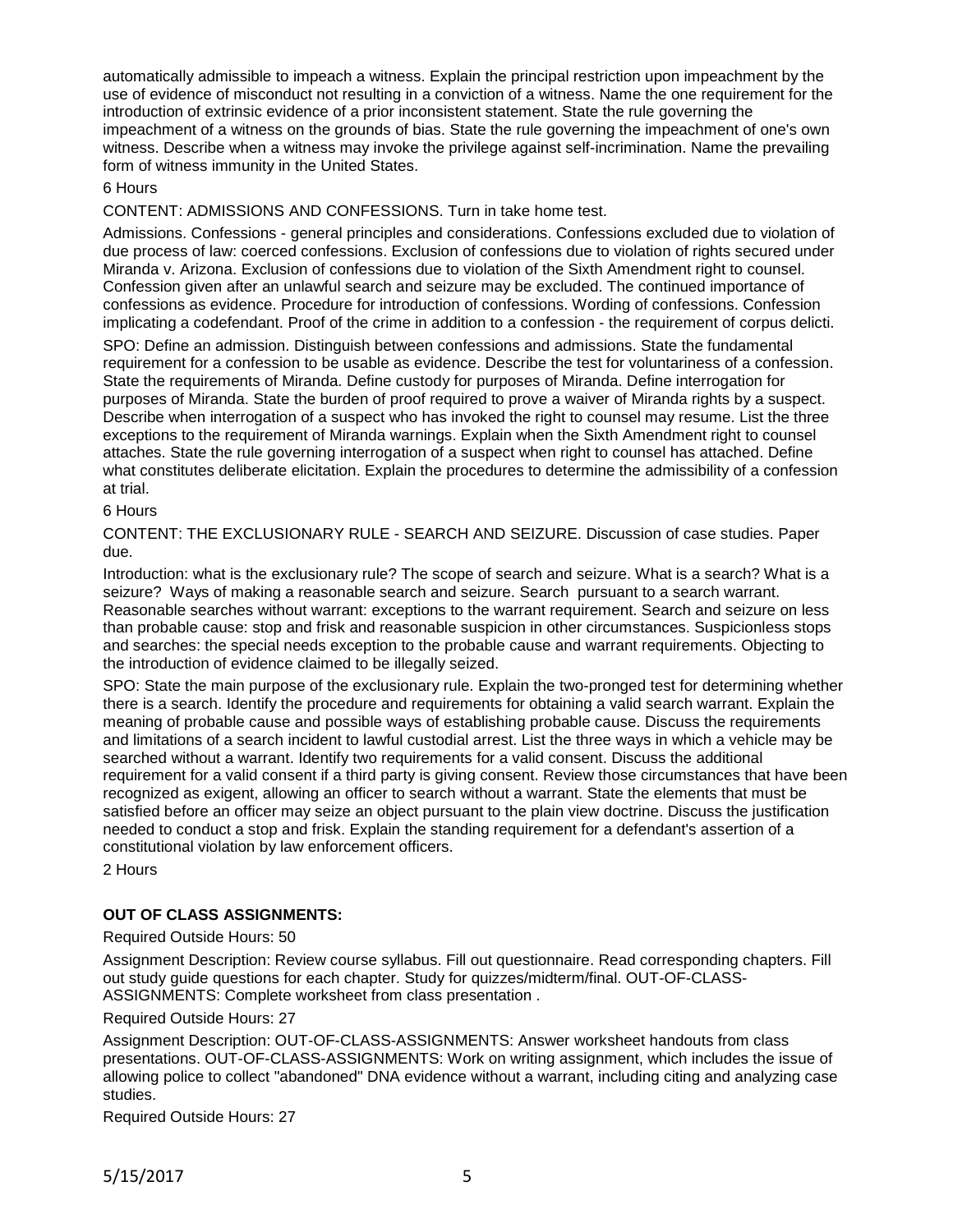Assignment Description: OUT-OF-CLASS-ASSIGNMENTS: Work on hearsay assignment. OUT-OF-CLASS-ASSIGNMENTS: Work on ID assignment. OUT-OF-CLASS-ASSIGNMENTS: Answer various questions relating to reasonable expectation of privacy and stop and frisk reasonable circumstances. Searching a vehicle, a residence and school searches and collecting evidence will be included. Case studies will be cited and analyzed.

METHODS OF INTRUCTION:

lectures, class discussions, videos

### **METHODS OF EVALUATION:**

Writing assignments Percent of total grade: 40.00 % Percent range of total grade: 30 % to 60 % Written Homework, Term or Other Papers Objective examinations Percent of total grade: 60.00 %

## **REPRESENTATIVE TEXTBOOKS:**

Required Representative Textbooks Norman M. Garland. Criminal Evidence, 7th Edition. McGraw-Hill Education,2015. Reading Level of Text, Grade: 12th Verified by: Verified by: MS Word

### **ARTICULATION and CERTIFICATE INFORMATION**

Associate Degree: CSU GE: IGETC: CSU TRANSFER: Transferable CSU, effective 201430 UC TRANSFER: Not Transferable

SUPPLEMENTAL DATA: Basic Skills: N Classification: Y Noncredit Category: Y Cooperative Education: Program Status: 1 Program Applicable Special Class Status: N CAN: CAN Sequence: CSU Crosswalk Course Department: AJ CSU Crosswalk Course Number: 16 Prior to College Level: Y Non Credit Enhanced Funding: N Funding Agency Code: Y In-Service: N Occupational Course: C Maximum Hours: Minimum Hours: Course Control Number: CCC000184213

5/15/2017 6